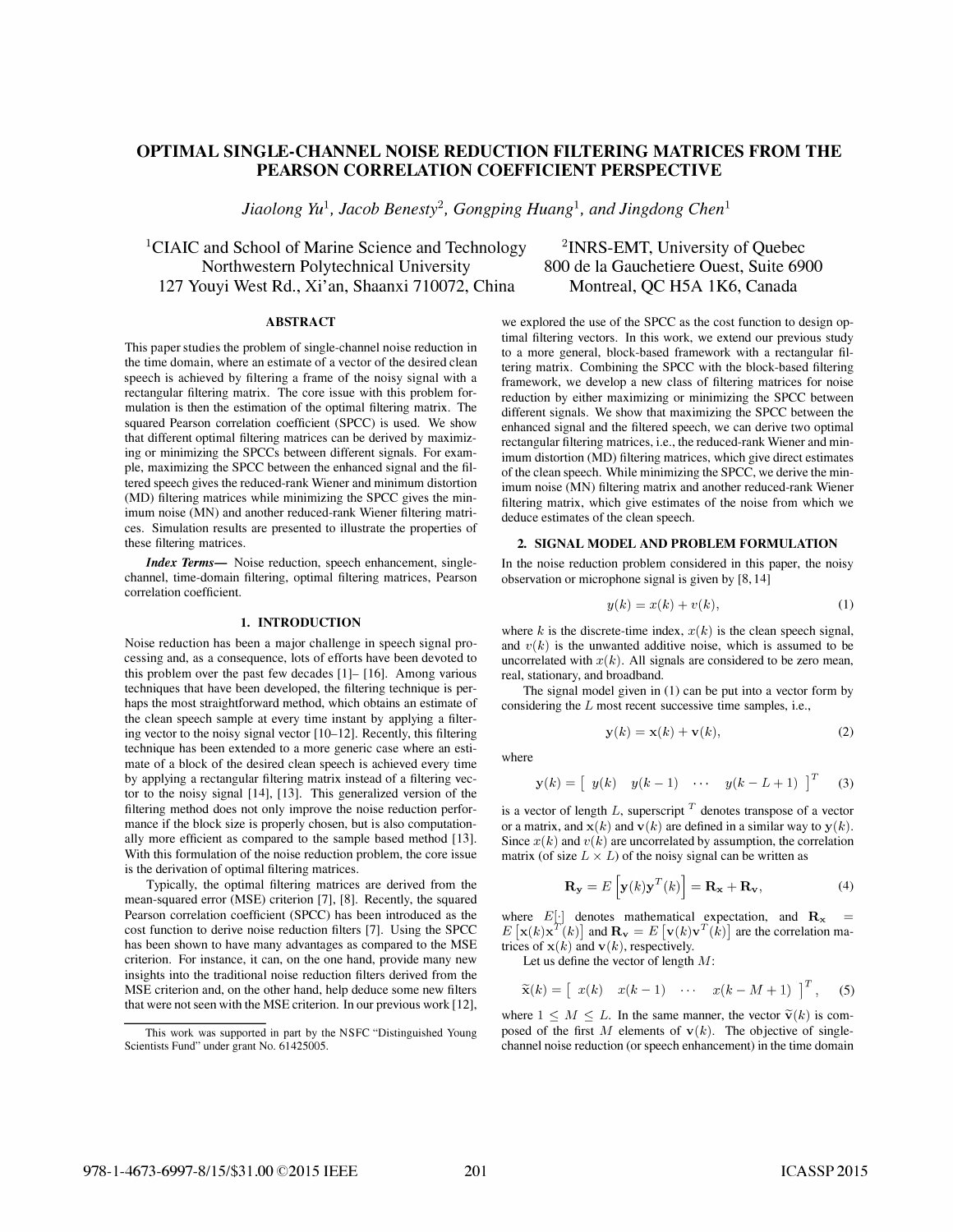is then to find a "good" estimate of the desired signal vector,  $\tilde{\mathbf{x}}(k)$ , from the observation signal vector,  $y(k)$ , in the sense that the additive noise is significantly reduced while the desired signal is not much distorted.

We end this section by defining the input signal-to-noise ratio (SNR):

$$
iSNR = \frac{\text{tr}(\mathbf{R}_{\mathbf{x}})}{\text{tr}(\mathbf{R}_{\mathbf{v}})},
$$
(6)

where  $\text{tr}(\cdot)$  denotes the trace of a square matrix. This is one of the most fundamental measures in speech enhancement.

#### 3. LINEAR FILTERING WITH A RECTANGULAR MATRIX AND CORRELATION COEFFICIENT

An estimate of  $\tilde{\mathbf{x}}(k)$  or  $\tilde{\mathbf{v}}(k)$  can be obtained by applying a linear transformation to  $y(k)$  [14], i.e.,

$$
\widetilde{\mathbf{z}}(k) = \mathbf{H}\mathbf{y}(k) = \widetilde{\mathbf{x}}_{\text{fd}}(k) + \widetilde{\mathbf{v}}_{\text{fn}}(k),\tag{7}
$$

where  $\widetilde{\mathbf{z}}(k)$  is an estimate of  $\widetilde{\mathbf{x}}(k)$  or  $\widetilde{\mathbf{v}}(k)$ ,

$$
\mathbf{H} = \begin{bmatrix} \mathbf{h}_1^T \\ \mathbf{h}_2^T \\ \vdots \\ \mathbf{h}_M^T \end{bmatrix}
$$
 (8)

is a rectangular filtering matrix of size  $M \times L$ ,  $\mathbf{h}_m$ ,  $m =$  $1, 2, \ldots, M$  are real-valued filters of length L,  $\widetilde{\mathbf{x}}_{\text{fd}}(k) = \mathbf{H}\mathbf{x}(k)$ is the filtered desired speech, and  $\tilde{\mathbf{v}}_{fn}(k) = \mathbf{H}\mathbf{v}(k)$  is the filtered noise.

It is of great importance to know how much of  $\tilde{\mathbf{x}}(k)$  or  $\tilde{\mathbf{v}}(k)$ is contained in the estimator  $\tilde{\mathbf{z}}(k)$ . One of the best second-order statistics based measure to evaluate this is via the squared Pearson correlation coefficient (SPCC) [1]. We define the SPCC between  $\widetilde{\mathbf{z}}(k)$  and  $\widetilde{\mathbf{x}}_{\text{fd}}(k)$  as

$$
\rho_{\tilde{\mathbf{z}}\tilde{\mathbf{x}}_{\text{fd}}}^{2}(\mathbf{H}) = \frac{E^{2} \left[ \tilde{\mathbf{z}}^{T}(k) \tilde{\mathbf{x}}_{\text{fd}}(k) \right]}{E \left[ \tilde{\mathbf{z}}^{T}(k) \tilde{\mathbf{z}}(k) \right] E \left[ \tilde{\mathbf{x}}_{\text{fd}}^{T}(k) \tilde{\mathbf{x}}_{\text{fd}}(k) \right]}
$$
\n
$$
= \frac{\text{tr} \left( \mathbf{H} \mathbf{R}_{\mathbf{x}} \mathbf{H}^{T} \right)}{\text{tr} \left( \mathbf{H} \mathbf{R}_{\mathbf{y}} \mathbf{H}^{T} \right)}.
$$
\n(9)

In the same manner, we define the SPCC between  $\widetilde{\mathbf{z}}(k)$  and  $\widetilde{\mathbf{v}}_{fn}(k)$ as

$$
\rho_{\overline{\mathbf{z}}\overline{\mathbf{v}}_{\text{fn}}}^2(\mathbf{H}) = \frac{E^2 \left[ \overline{\mathbf{z}}^T(k) \widetilde{\mathbf{v}}_{\text{fn}}(k) \right]}{E \left[ \widetilde{\mathbf{z}}^T(k) \widetilde{\mathbf{z}}(k) \right] E \left[ \widetilde{\mathbf{v}}_{\text{fn}}^T(k) \widetilde{\mathbf{v}}_{\text{fn}}(k) \right]}
$$
\n
$$
= \frac{\text{tr} \left( \mathbf{H} \mathbf{R}_{\mathbf{v}} \mathbf{H}^T \right)}{\text{tr} \left( \mathbf{H} \mathbf{R}_{\mathbf{v}} \mathbf{H}^T \right)}.
$$
\n(10)

It is easy to see that

$$
\rho_{\widetilde{\mathbf{z}}\widetilde{\mathbf{x}}_{\text{fd}}}^{2}\left(\mathbf{H}\right) + \rho_{\widetilde{\mathbf{z}}\widetilde{\mathbf{v}}_{\text{fn}}}^{2}\left(\mathbf{H}\right) = 1.
$$
 (11)

We observe that the SPCCs defined above depend explicitly on the filtering matrix, H. This observation suggests that we can use the SPCC as a criterion to derive optimal filtering matrices. In the rest, we focus only on  $\rho^2_{\tilde{\mathbf{z}}\tilde{\mathbf{x}}_{\text{fd}}}(\mathbf{H})$ . The same results can be obtained with  $\rho_{\widetilde{\mathbf{z}} \widetilde{\mathbf{v}}_{\text{fn}}}^2$  (**H**) because of the relation (11).

#### 4. OPTIMAL FILTERING MATRICES

Intuitively, it makes sense to maximize or minimize the SPCC in order to find an estimate of  $\tilde{\mathbf{x}}(k)$  or  $\tilde{\mathbf{v}}(k)$ . It is clear that the maximization (resp. minimization) of  $\rho_{\tilde{\mathbf{z}}\tilde{\mathbf{x}}_{\text{fd}}}^2(\mathbf{H})$  will give a good estimate of  $\widetilde{\mathbf{x}}(k)$  [resp.  $\widetilde{\mathbf{v}}(k)$ ], since in this case the SPCC between  $\widetilde{\mathbf{z}}(k)$  and  $\widetilde{\mathbf{x}}_{\text{fd}}(k)$  will be maximal (resp. minimal), implying that  $\widetilde{\mathbf{z}}(k)$  is close to  $\widetilde{\mathbf{x}}(k)$  [resp.  $\widetilde{\mathbf{v}}(k)$ ].

The concept of joint diagonalization [17] is going to be useful here. The two Hermitian matrices  $\mathbf{R}_{\mathbf{x}}$  and  $\mathbf{R}_{\mathbf{y}}$  can be jointly diagonalized as follows [17]:

 $\mathbf{T}^T \mathbf{R}_\mathbf{v} \mathbf{T} = \mathbf{I}_L,$ 

$$
\mathbf{T}^T \mathbf{R}_{\mathbf{x}} \mathbf{T} = \mathbf{\Lambda},\tag{12}
$$

(13)

$$
f_{\rm{max}}
$$

where

$$
\mathbf{T} = \begin{bmatrix} \mathbf{t}_1 & \mathbf{t}_2 & \cdots & \mathbf{t}_L \end{bmatrix} \tag{14}
$$

is a full-rank square matrix (of size  $L \times L$ ),

$$
\Lambda = \text{diag}(\lambda_1, \lambda_2, \dots, \lambda_L)
$$
 (15)

is a diagonal matrix whose main elements are real and nonnegative, with  $\lambda_1 \geq \lambda_2 \geq \cdots \geq \lambda_L \geq 0$ , and  $\mathbf{I}_L$  is the  $L \times L$  identity matrix. Furthermore,  $\Lambda$  and  $\overline{T}$  are the eigenvalue and eigenvector matrices, respectively, of  $\mathbf{R}_{\mathbf{v}}^{-1}\mathbf{R}_{\mathbf{x}}$ , i.e.,

$$
\mathbf{R}_{\mathbf{v}}^{-1} \mathbf{R}_{\mathbf{x}} \mathbf{T} = \mathbf{T} \mathbf{\Lambda}.
$$
 (16)

The matrices containing the first  $P$  and last  $Q$  eigenvectors of  $\mathbf{R}_{\mathbf{v}}^{-1} \mathbf{R}_{\mathbf{x}}$  are, respectively,

$$
\mathbf{T}_P = \begin{bmatrix} \mathbf{t}_1 & \mathbf{t}_2 & \cdots & \mathbf{t}_P \end{bmatrix} \tag{17}
$$

and

$$
\mathbf{T}_Q = \begin{bmatrix} \mathbf{t}_{L-Q+1} & \mathbf{t}_{L-Q+2} & \cdots & \mathbf{t}_L \end{bmatrix} . \tag{18}
$$

T<sub>Q</sub> =  $\begin{bmatrix} \mathbf{t}_{L-Q+1} & \mathbf{t}_{L-Q+2} & \cdots & \mathbf{t}_{L} \end{bmatrix}$ . (18) These two matrices will be used soon. We deduce from (12) and (13) that  $\mathbf{R}_{\mathbf{v}}$  can also be diagonalized as

$$
\mathbf{T}^T \mathbf{R}_\mathbf{v} \mathbf{T} = \mathbf{I}_L - \mathbf{\Lambda}.\tag{19}
$$

Since  $\mathbf{R}_{v}$  is positive semi-definite, it is straightforward to deduce that

$$
0 \le \lambda_l \le 1, \ l = 1, 2, \dots, L. \tag{20}
$$

It can be shown that

$$
\lambda_L \le \rho_{\widetilde{\mathbf{z}}\widetilde{\mathbf{x}}_{\text{fel}}}^2(\mathbf{H}) \le \lambda_1. \tag{21}
$$

The previous inequalities give tighter bounds as compared to the well-known ones, i.e.,  $0 \le \rho_{\tilde{\mathbf{z}} \tilde{\mathbf{x}}_{\text{fid}}}^2$  (**H**)  $\le 1$ , and also give nice links between the SPCC and joint diagonalization.

We define the output SNR as

$$
oSNR(\mathbf{H}) = \frac{\text{tr}(\mathbf{H}\mathbf{R}_{\mathbf{x}}\mathbf{H}^T)}{\text{tr}(\mathbf{H}\mathbf{R}_{\mathbf{v}}\mathbf{H}^T)}.
$$
 (22)

Therefore, the SPCC can also be expressed as a function of  $oSNR(H)$ , i.e.,

$$
\rho_{\widetilde{\mathbf{z}}\widetilde{\mathbf{x}}_{\mathbf{f}}\mathbf{d}}^{2}\left(\mathbf{H}\right) = \frac{\mathrm{oSNR}\left(\mathbf{H}\right)}{1 + \mathrm{oSNR}\left(\mathbf{H}\right)}.\tag{23}
$$

Using (21), we easily deduce the lower and upper bounds for the output SNR:

$$
\frac{\lambda_L}{1 - \lambda_L} \le \text{osNR} \left( \mathbf{H} \right) \le \frac{\lambda_1}{1 - \lambda_1}.\tag{24}
$$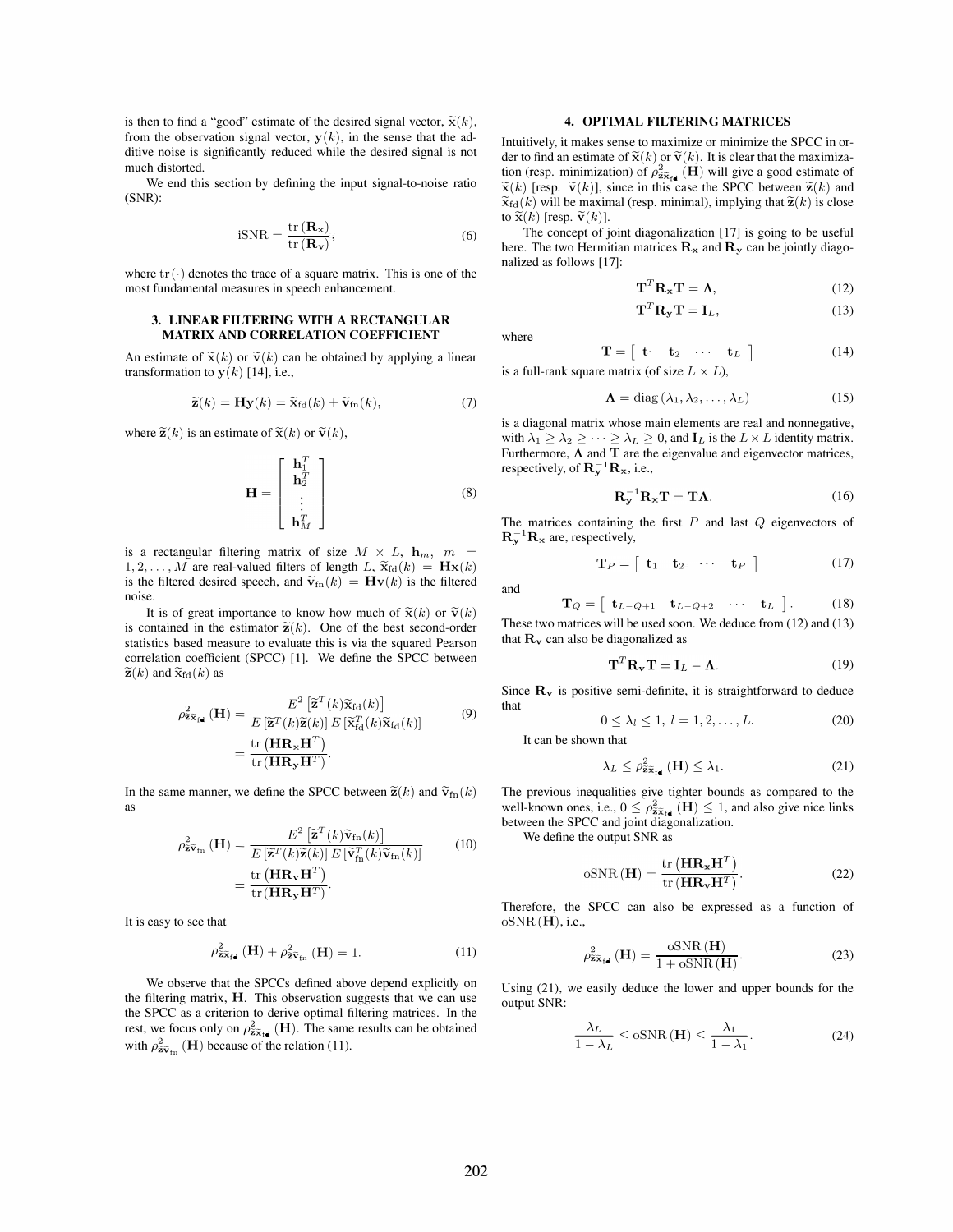#### 4.1. Maximization of the SPCC

It should be clear now that the maximization of (9) leads to an estimate of the desired signal. Assume that the largest eigenvalue,  $\lambda_1$ , of the matrix  $\mathbf{R}_{\mathbf{y}}^{-1} \mathbf{R}_{\mathbf{x}}$  is of multiplicity  $P^1$ . The corresponding eigenvectors are  $t_1, t_2, \ldots, t_p$ . Let the filtering matrix be of the form:

$$
\mathbf{H}_{\Theta_P} = \mathbf{\Theta}_P \mathbf{T}_P^T, \tag{25}
$$

where  $\Theta_P \neq 0$  is an arbitrary matrix of size  $M \times P$ . It is clear that  $H_{\Theta_P}$  maximizes (9) and

$$
\rho_{\widetilde{\mathbf{z}}\widetilde{\mathbf{x}}_{\text{fd}}}^2(\mathbf{H}_{\Theta_P}) = \rho_{\widetilde{\mathbf{z}}\widetilde{\mathbf{x}}_{\text{fd}},\max}^2 = \lambda_1.
$$
 (26)

Therefore, the estimate of  $\tilde{\mathbf{x}}(k)$  is

$$
\widetilde{\mathbf{x}}_{\mathbf{\Theta}_P}(k) = \mathbf{H}_{\mathbf{\Theta}_P} \mathbf{y}(k). \tag{27}
$$

Since the SPCC is maximized, so is the output SNR. We deduce that

$$
oSNR(\mathbf{H}_{\Theta_P}) = \frac{\lambda_1}{1 - \lambda_1} \ge iSNR.
$$
 (28)

Now, we need to determine  $\Theta_P$ . The mean-squared error (MSE) between  $\tilde{\mathbf{x}}(k)$  and  $\tilde{\mathbf{x}}_{\Theta_P}(k)$  is

$$
J(\mathbf{H}_{\mathbf{\Theta}_P}) = \text{tr}\left[E\left\{ \left[\widetilde{\mathbf{x}}(k) - \mathbf{H}_{\mathbf{\Theta}_P}\mathbf{y}(k)\right] \left[\widetilde{\mathbf{x}}(k) - \mathbf{H}_{\mathbf{\Theta}_P}\mathbf{y}(k)\right]^T \right\} \right]
$$

$$
= \text{tr}\left(\mathbf{R}_{\widetilde{\mathbf{x}}} - 2\mathbf{I}_1\mathbf{R}_{\mathbf{x}}\mathbf{H}_{\mathbf{\Theta}_P}^T + \mathbf{H}_{\mathbf{\Theta}_P}\mathbf{R}_{\mathbf{y}}\mathbf{H}_{\mathbf{\Theta}_P}^T \right)
$$

$$
= J_{\text{ds}}\left(\mathbf{H}_{\mathbf{\Theta}_P}\right) + J_{\text{rn}}\left(\mathbf{H}_{\mathbf{\Theta}_P}\right), \tag{29}
$$

where  $\mathbf{R}_{\tilde{\mathbf{x}}}$  is the correlation matrix of  $\tilde{\mathbf{x}}(k)$ ,  $\mathbf{I}_i = \begin{bmatrix} \mathbf{I}_M & \mathbf{0} \end{bmatrix}$  is the identity filtering matrix (of size  $M \times L$ ), with  $\mathbf{I}_M$  being the  $\dot{M} \times M$ identity matrix,

$$
J_{\rm ds} \left( \mathbf{H}_{\mathbf{\Theta}_P} \right) = \text{tr} \left( \mathbf{R}_{\widetilde{\mathbf{x}}} - 2 \mathbf{I}_i \mathbf{R}_{\mathbf{x}} \mathbf{H}_{\mathbf{\Theta}_P}^T + \mathbf{H}_{\mathbf{\Theta}_P} \mathbf{R}_{\mathbf{x}} \mathbf{H}_{\mathbf{\Theta}_P}^T \right) \tag{30}
$$

$$
= \text{tr} \left( \mathbf{R}_{\widetilde{\mathbf{x}}} - 2 \mathbf{I}_i \mathbf{R}_{\mathbf{x}} \mathbf{T}_P \mathbf{\Theta}_P^T + \mathbf{\Theta}_P \mathbf{T}_P^T \mathbf{R}_{\mathbf{x}} \mathbf{T}_P \mathbf{\Theta}_P^T \right)
$$

is the distortion-based MSE, and

$$
J_{\rm rn}(\mathbf{H}_{\mathbf{\Theta}_P}) = \text{tr}\left(\mathbf{H}_{\mathbf{\Theta}_P}\mathbf{R}_{\mathbf{v}}\mathbf{H}_{\mathbf{\Theta}_P}^T\right)
$$
(31)  
= tr\left(\mathbf{\Theta}\_P\mathbf{T}\_P^T\mathbf{R}\_{\mathbf{v}}\mathbf{T}\_P\mathbf{\Theta}\_P^T\right)

is the power of the residual noise. From (29), we observe that we have at least two obvious options to find  $\Theta_P$ .

The first option consists of minimizing  $J(\mathbf{H}_{\Theta_P})$ . We easily get

$$
\Theta_P = \mathbf{I}_i \mathbf{R}_{\mathbf{x}} \mathbf{T}_P \left( \mathbf{T}_P^T \mathbf{R}_{\mathbf{y}} \mathbf{T}_P \right)^{-1} = \mathbf{I}_i \mathbf{R}_{\mathbf{x}} \mathbf{T}_P.
$$
 (32)

Then, we deduce the reduced-rank Wiener filtering matrix:

$$
\mathbf{H}_{RRW} = \mathbf{I}_i \mathbf{R}_{\mathbf{x}} \mathbf{T}_P \mathbf{T}_P^T.
$$
 (33)

For  $P = L$ , HRRW becomes the classical Wiener filtering matrix, i.e.,

$$
\mathbf{H}_{\mathbf{W}} = \mathbf{I}_i \mathbf{R}_{\mathbf{x}} \mathbf{R}_{\mathbf{y}}^{-1},\tag{34}
$$

since  $\mathbf{R}_{\mathbf{y}}^{-1} = \mathbf{T}\mathbf{T}^T$ .

In the second option, we minimize  $J_{ds}(\mathbf{H}_{\Theta_p})$ . This leads to the minimum distortion (MD) filtering matrix:

$$
\mathbf{H}_{\mathrm{MD}} = \mathbf{I}_{\mathrm{i}} \mathbf{R}_{\mathbf{x}} \mathbf{T}_{P} \left( \mathbf{T}_{P}^{T} \mathbf{R}_{\mathbf{x}} \mathbf{T}_{P} \right)^{-1} \mathbf{T}_{P}^{T}, \tag{35}
$$

where it is assumed that the rank of  $\mathbf{R}_{\mathbf{x}}$  is at least equal to P. If the rank of  $\mathbf{R}_{\mathbf{x}}$  is exactly P, then  $\mathbf{H}_{\text{MD}}$  becomes the minimum variance distortionless response (MVDR) filtering matrix. If, indeed,  $\lambda_1$  is of multiplicity  $P$ , (35) simplifies to

$$
\mathbf{H}_{\mathrm{MD}} = \frac{1}{\lambda_1} \mathbf{I}_i \mathbf{R}_{\mathbf{x}} \mathbf{T}_P \mathbf{T}_P^T.
$$
 (36)

#### 4.2. Minimization of the SPCC

Assume that the smallest eigenvalue,  $\lambda_L$ , of the matrix  $\mathbf{R}_{y}^{-1}\mathbf{R}_{x}$ is of multiplicity  $Q^2$ . The corresponding eigenvectors are  $t_{L-Q+1}, t_{L-Q+2}, \ldots, t_{L}$ . Let the filtering matrix be of the form:

$$
\mathbf{H}_{\Theta_O} = \mathbf{\Theta}_Q \mathbf{T}_Q^T,\tag{37}
$$

where  $\Theta_Q \neq 0$  is an arbitrary matrix of size  $M \times Q$ . It is clear that  $H_{\Theta_{\blacksquare}}$  minimizes (9) and

$$
\rho_{\widetilde{\mathbf{z}}\widetilde{\mathbf{x}}_{\text{fd}}}^2\left(\mathbf{H}_{\boldsymbol{\Theta}_Q}\right) = \rho_{\widetilde{\mathbf{z}}\widetilde{\mathbf{x}}_{\text{fd}},\min}^2 = \lambda_L.
$$
 (38)

Therefore, the estimates of  $\tilde{\mathbf{v}}(k)$  and  $\tilde{\mathbf{x}}(k)$  are, respectively,

$$
\widetilde{\mathbf{v}}_{\mathbf{\Theta}_Q}(k) = \mathbf{H}_{\mathbf{\Theta}_Q} \mathbf{y}(k) \tag{39}
$$

and

$$
\widetilde{\mathbf{x}}_{\mathbf{\Theta}_Q}(k) = \mathbf{I}_i \mathbf{y}(k) - \widetilde{\mathbf{v}}_{\mathbf{\Theta}_Q}(k) = \mathbf{H}'_{\mathbf{\Theta}_Q} \mathbf{y}(k),\tag{40}
$$

where

$$
\mathbf{H}'_{\mathbf{\Theta}_{\mathcal{O}}} = \mathbf{I}_i - \mathbf{H}_{\mathbf{\Theta}_{\mathcal{O}}} \tag{41}
$$

is the equivalent filtering matrix for the estimation of  $\tilde{\mathbf{x}}(k)$ .

There are at least two interesting ways to find  $\Theta_Q$ . The first one is from the power of the residual noise, i.e.,

$$
J_{\rm rn} (\mathbf{H}_{\Theta_{\bullet}})
$$
  
= tr  $\left[ E \left\{ \left[ \tilde{\mathbf{v}}(k) - \mathbf{H}_{\Theta_{\bullet}} \mathbf{v}(k) \right] \left[ \tilde{\mathbf{v}}(k) - \mathbf{H}_{\Theta_{\bullet}} \mathbf{v}(k) \right]^T \right\} \right]$   
= tr  $\left( \mathbf{R}_{\tilde{\mathbf{v}}} - 2\mathbf{I}_1 \mathbf{R}_{\mathbf{v}} \mathbf{H}_{\Theta_{\bullet}}^T + \mathbf{H}_{\Theta_{\bullet}} \mathbf{R}_{\mathbf{v}} \mathbf{H}_{\Theta_{\bullet}}^T \right),$  (42)

where  $\mathbf{R}_{\tilde{\mathbf{v}}}$  is the correlation matrix of  $\tilde{\mathbf{v}}(k)$ . The second possibility is from the MSE between  $\tilde{\mathbf{x}}(k)$  and  $\tilde{\mathbf{x}}_{\Theta_{\mathbf{e}}}(k)$ , i.e.,

$$
J\left(\mathbf{H}_{\mathbf{\Theta}_{Q}}\right) = \text{tr}\left[E\left\{ \left[\widetilde{\mathbf{v}}(k) - \mathbf{H}_{\mathbf{\Theta}_{Q}}\mathbf{y}(k)\right] \left[\widetilde{\mathbf{v}}(k) - \mathbf{H}_{\mathbf{\Theta}_{Q}}\mathbf{y}(k)\right]^{T}\right\} \right]
$$

$$
= \text{tr}\left(\mathbf{R}_{\widetilde{\mathbf{v}}} - 2\mathbf{I}_{1}\mathbf{R}_{\mathbf{v}}\mathbf{H}_{\mathbf{\Theta}_{Q}}^{T} + \mathbf{H}_{\mathbf{\Theta}_{Q}}\mathbf{R}_{\mathbf{y}}\mathbf{H}_{\mathbf{\Theta}_{Q}}^{T}\right). \tag{43}
$$

The minimization of  $J_{\rm rn}(\mathbf{H}_{\boldsymbol{\Theta}_{\boldsymbol{\phi}}})$  with respect to  $\boldsymbol{\Theta}_{Q}$  gives

$$
\Theta_Q = \mathbf{I}_i \mathbf{R}_\mathbf{v} \mathbf{T}_Q \left( \mathbf{T}_Q^T \mathbf{R}_\mathbf{v} \mathbf{T}_Q \right)^{-1} . \tag{44}
$$

As a result,

$$
\mathbf{H}_{\Theta_Q} = \mathbf{I}_i \mathbf{R}_\mathbf{v} \mathbf{T}_Q \left( \mathbf{T}_Q^T \mathbf{R}_\mathbf{v} \mathbf{T}_Q \right)^{-1} \mathbf{T}_Q^T
$$
 (45)

<sup>&</sup>lt;sup>1</sup>In practice, we may consider the P largest eigenvalues of  $\mathbf{R}_{\mathbf{y}}^{-1} \mathbf{R}_{\mathbf{x}}$ .

<sup>&</sup>lt;sup>2</sup>In practice, we may consider the Q smallest eigenvalues of  $\mathbf{R}_{y}^{-1}\mathbf{R}_{x}$ .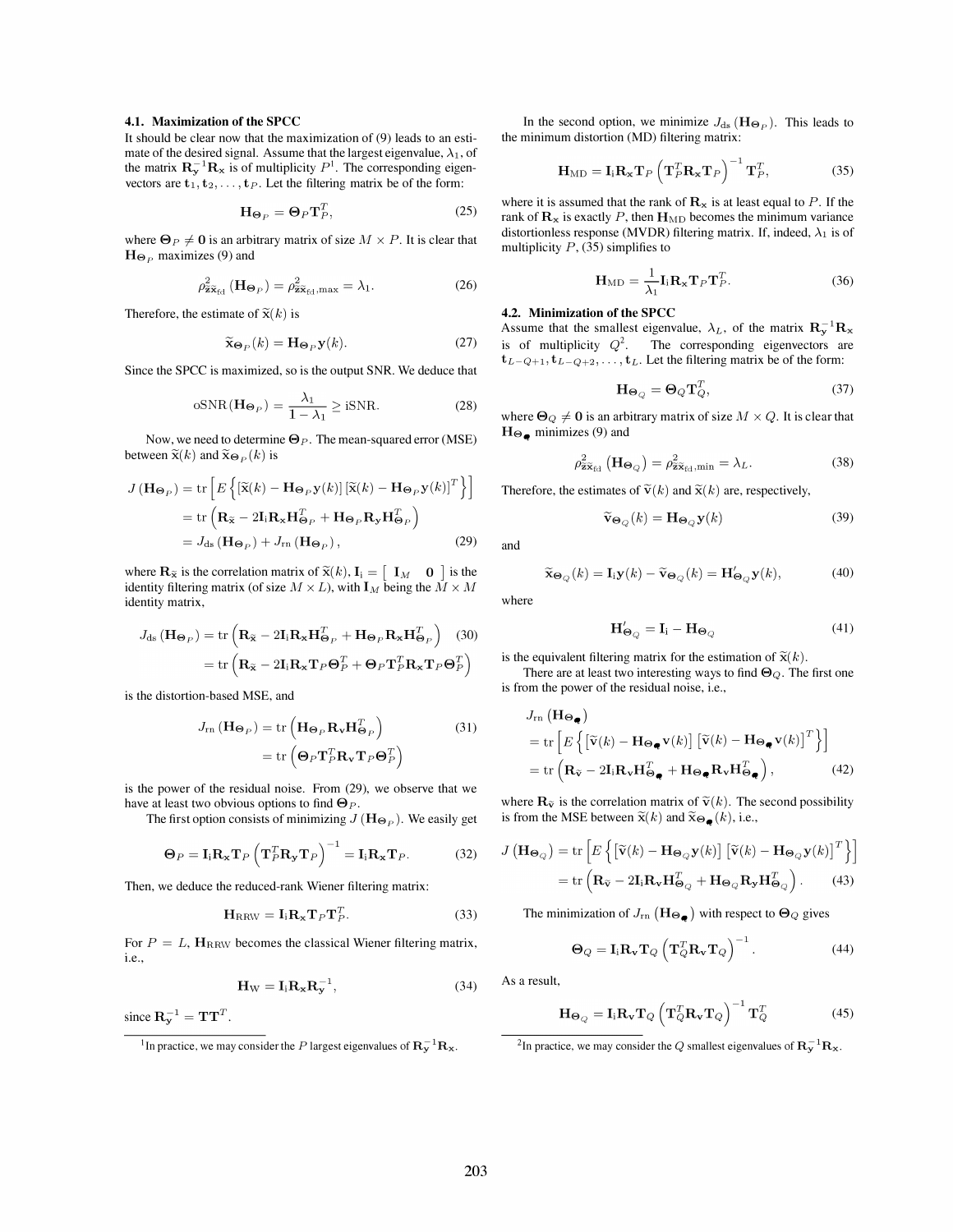and the minimum noise (MN) filter for the estimation of  $\tilde{\mathbf{x}}(k)$  is

$$
\mathbf{H}_{\text{MN}}^{\prime} = \mathbf{I}_{\text{i}} \left[ \mathbf{I}_{L} - \mathbf{R}_{\mathbf{v}} \mathbf{T}_{Q} \left( \mathbf{T}_{Q}^{T} \mathbf{R}_{\mathbf{v}} \mathbf{T}_{Q} \right)^{-1} \mathbf{T}_{Q}^{T} \right]. \tag{46}
$$

If, indeed,  $\lambda_L$  is of multiplicity  $Q$ , (46) simplifies to

$$
\mathbf{H}_{\text{MN}}' = \mathbf{I}_i \left( \mathbf{I}_L - \frac{1}{1 - \lambda_L} \mathbf{R}_\mathbf{v} \mathbf{T}_Q \mathbf{T}_Q^T \right). \tag{47}
$$

By minimizing the MSE, we find another reduced-rank Wiener filtering matrix:

$$
\mathbf{H}'_{RRW} = \mathbf{I}_i \left[ \mathbf{I}_L - \mathbf{R}_{\mathbf{v}} \mathbf{T}_Q \left( \mathbf{T}_Q^T \mathbf{R}_{\mathbf{y}} \mathbf{T}_Q \right)^{-1} \mathbf{T}_Q^T \right] \quad (48)
$$

$$
= \mathbf{I}_i \left( \mathbf{I}_L - \mathbf{R}_{\mathbf{v}} \mathbf{T}_Q \mathbf{T}_Q^T \right),
$$

which is different from  $H_{RRW}$ . However, for  $Q = L$ , (48) becomes

$$
\mathbf{H}'_{RRW} = \mathbf{I}_i \left( \mathbf{I}_L - \mathbf{R}_{\mathbf{v}} \mathbf{R}_{\mathbf{y}}^{-1} \right) = \mathbf{H}_W, \tag{49}
$$

which is the conventional Wiener filtering matrix.

#### 5. SIMULATIONS

In this section, we study the noise reduction performance of the deduced filtering matrices through simulations. The clean signal used is a 30-second long speech recorded from a female speaker in a quiet office room with a sampling frequency of S kHz. The noise signal is a mixture of white Gaussian noise and a periodic signal (consisting of six harmonics with a fundamental frequency of 200 Hz, and the amplitudes of the harmonics are, respectively, 1,0.8,0.5,0.35,0.2,0.1). The ratio between the intensity of the periodic signal and the white noise is 6 dB. The noisy signal is obtained by adding this noise into the clean speech with an input SNR of 10 d-B.

The correlation matrix  $\mathbf{R}_{v}$  at every time instant k is computed using a short-time average with the most recent 600 samples (75 ms long). The matrix  $\mathbf{R}_{\mathbf{v}}$  is computed directly from the noise signal also by a short-time average but with the most recent 960 samples (120 ms long). Then the matrix  $\mathbf{R}_{\mathbf{x}}$  is computed according to  $\mathbf{R}_{\mathbf{x}} =$  $R_y - R_y$  (to ensure that this estimated speech correlation matrix is positive semi-definite, the eigenvalue decomposition is applied to it and all the small eigenvalues are set to zero). We use the output SNR as defined in (22) and the speech distortion index as measures to evaluate performance. The speech distortion index is defined as

$$
v_{\rm sd} = \frac{\rm tr\left\{E\left(\left[\widetilde{\mathbf{x}}_{\rm fd}(k) - \widetilde{\mathbf{x}}(k)\right]\left[\widetilde{\mathbf{x}}_{\rm fd}(k) - \widetilde{\mathbf{x}}(k)\right]^T\right)\right\}}{\rm tr\left(\mathbf{R}_{\widetilde{\mathbf{x}}}\right)}.
$$
 (50)

Several experiments were carried out to evaluate the impact of the values of the parameters  $L, M, P$ , and  $Q$  on the noise reduction performance. Due to space limit, we present one set of experiments in which we set  $M = 10$ ,  $P = L/2$ , and  $Q = L/2$ , and study the performance of different filtering matrices as a function of the filter length L.

Figure 1 plots the results. It is clearly seen that the filter length  $L$ plays an important role in noise reduction performance. As the value of L increases from 10 to SO, the output SNR increases while the speech distortion index decreases for all the studied filtering matrices. However, as one can see, for  $L \leq 40$ , the output SNR increases and the speech distortion index decreases quickly. After that, both performance measures do not change much by further increasing L. Note that as the value of  $L$  increases, the computational complexity



Fig. 1. Performance of the reduced-rank Wiener, MD, MN, and another reduced-rank Wiener filtering matrices as a function of the filter length  $L$ : (a) output SNR and (b) speech distortion index.  $iSNR = 10$  dB and  $M = 10$ .

also increases. As a consequence, the selection of the filter length  $L$ is a compromise between the noise reduction performance and the computational complexity. From the results shown, one can see that 40 is a good choice.

It is observed that the output SNR of the reduced-rank Wiener and MD filtering matrices is higher than that of the other two filtering matrices. This is understandable since the reduced-rank Wiener and MD filtering matrices are derived from the maximization of the SPCC, which also maximizes the output SNR. In comparison, the MN and the other reduced-rank Wiener filtering matrices have a smaller speech distortion index. This is not surprising since these two filtering matrices are derived from the minimization of the SPCc.

#### 6. CONCLUSIONS

This paper studied the single-channel noise reduction problem in the time domain with a filtering matrix. To obtain the optimal filtering matrix, we utilized the SPCC between the enhanced signal and filtered desired signal as the cost function. We showed how to derive the reduced-rank Wiener and minimum distortion (MD) filtering matrices by maximizing the SPCC and the minimum noise (MN) and another reduced-rank Wiener filtering matrices by minimizing the SPCC.

#### 7. RELATION TO PRIOR WORK

Noise reduction is a challenging problem, which has attracted a significant amount of attention over the past decades due to its broad range of applications. Many methods and algorithms have been developed to deal with this challenging problem [IJ- [ 16]. Traditionally, the noise reduction problem in the time domain is achieved with a filtering vector derived from the MSE criterion [7-13]. Recently, the SPCC was introduced as the cost function, which has been very useful in dealing with the noise reduction problem  $[1, 12]$ . In this paper, based on the SPCC, we generalized the sample-based filtering technique [12] to a block-based filtering framework and showed how to derive different optimal filtering matrices.